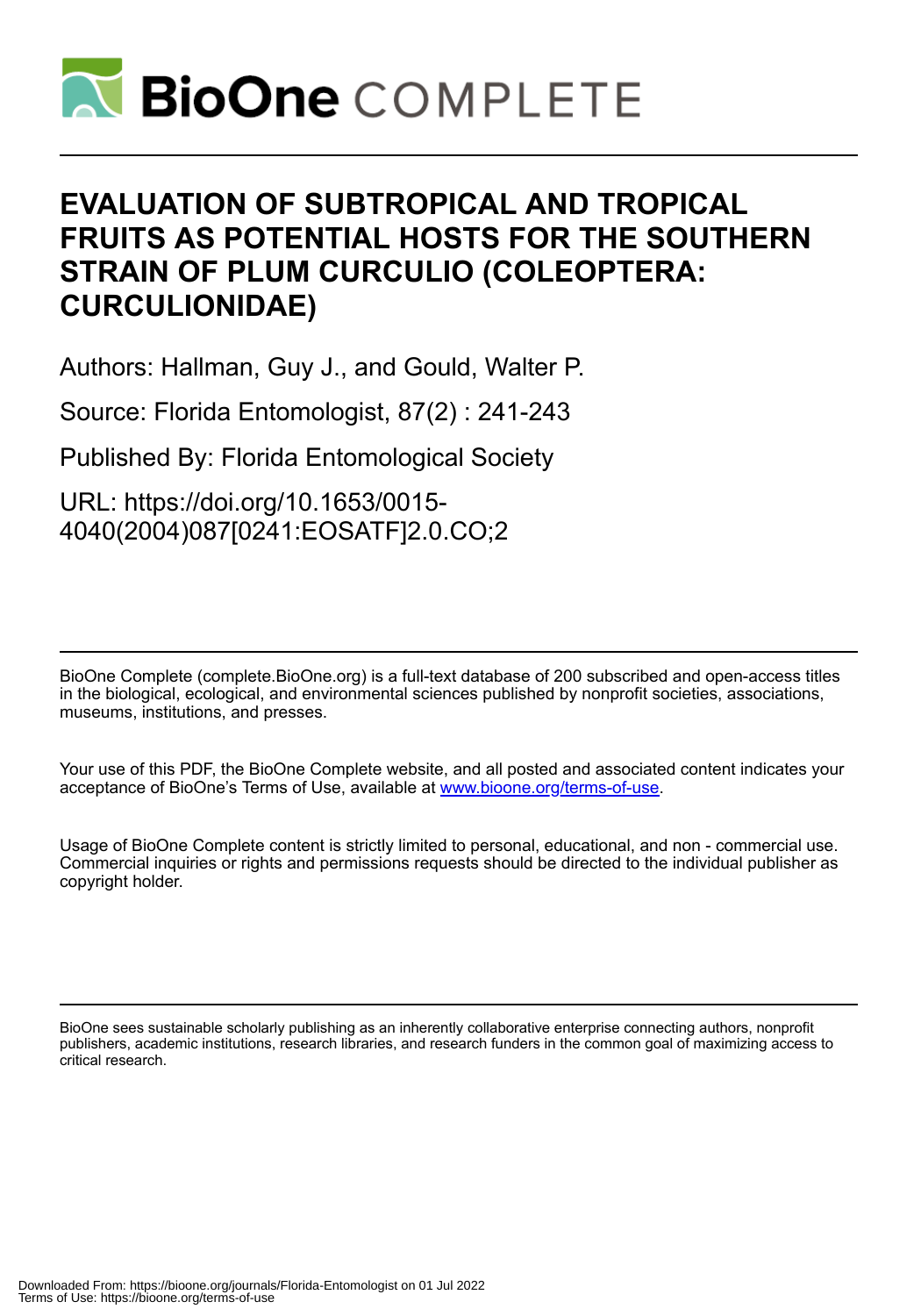## EVALUATION OF SUBTROPICAL AND TROPICAL FRUITS AS POTENTIAL HOSTS FOR THE SOUTHERN STRAIN OF PLUM CURCULIO (COLEOPTERA: CURCULIONIDAE)

### GUY J. HALLMAN AND WALTER P. GOULD1 Subtropical Agricultural Research Center, USDA-ARS, 2413 E. Highway 83, Weslaco, TX 78596

#### 1 USDA-APHIS-PPQ, 4700 River Road, Unit 147, Riverdale, MD 20737

The host range of plum curculio, *Conotrachelus nenuphar* (Herbst), includes a variety of native and introduced rosaceous fruits in temperate North America, including *Prunus* spp. (stone fruits), *Crataegus* spp. (hawthorns), *Amelanchier* spp. (juneberries), and *Malus* spp. (apples) (Maier 1990). Larvae may also develop on rain-softened peach mummies caused by brown rot, *Monilinia fructicola* (Winter) Honey (Sarai 1969), or rosaceous plant tissue damaged by the diseases black knot, *Apiosporina morbosa* (Schw.) von Arx, or plum pockets, *Taphrina communis* (Sadelbeck) Giesenh. (Quaintance & Jenne 1912; Wylie 1966). The host range extends beyond the Rosaceae; plum curculio is an economic pest of blueberries, *Vaccinium* spp. (Ericaceae) and develops in gooseberries, *Ribes* spp. (Saxifragaceae) (Armstrong 1958). The pest has been observed to oviposit in a number of fruits in which larvae do not develop, and some rosaceous fruits are not hosts (Quaintance & Jenne 1912; Maier 1990). Adults prefer to oviposit in immature fruits that are a fraction of harvested size.

Two geographically overlapping strains of plum curculio are recognized; the northern is univoltine and undergoes obligate diapause, and the southern is multivoltine and undergoes facultative diapause. The two strains are somewhat reproductively incompatible (Padula & Smith 1971). Plum curculio is not found outside of its native geographical limits of North America east of the Rocky Mountains, save for a localized infestation of the northern strain in Box Elder County, Utah (D. Alston, pers. comm.). The southern limit of the plum curculio's range is about latitude 28 degrees north, which passes through mid Florida and southern Texas. These lowland areas are hot  $(>35^{\circ}C)$  for several months of the year, which may be a factor in limiting its southern range. However, it is conceivable that the southern strain plum curculio might become established in more moderate tropical and subtropical regions of the world, particularly at higher altitudes.

The objective of this research was to offer southern strain plum curculio a broad taxonomic range of fruits found in the tropics and subtropics to gain insight into the possibility of it attacking other fruits if it became established in those regions.

Southern strain plum curculios were obtained from a colony at the United States Department of Agriculture, Agricultural Research Service facil-

ity in Byron, Georgia, that had originally been collected in the field near Gainesville, Florida, and had been in colony for about 10 yr. The insects were reared at about 25°C, 70% RH, on immature apples from Washington state that were picked when about 3 cm in diameter. Larvae emerging from the apples were placed on sterilized potting soil until adult emergence.

Ten 2-week-old adults of each sex were placed on 200-300 g of immature fruits listed in Table 1 for 3 days. Observations on feeding, oviposition, and mortality upon removal from the fruit were made. The fruits were held at about 25°C, 70% RH for 2 weeks after which they were examined for feeding damage and larvae. Feeding larvae were allowed to continue development. When they emerged from the fruit, larvae were placed on potting soil for pupation and adult emergence. Adults that developed on loquat were placed on immature apples for 3 days to see if the next generation would reproduce. Analysis of variance and Tukey's Multiple Comparison Test were done with Prism 3.0 (GraphPad Software, San Diego, CA).

Superficial feeding, but no oviposition, was observed on the stem wound of all fruit species. Of course, this type of feeding would not occur while the fruit was on the plant. Strong feeding occurred to apple, plum, and peach, hosts often requiring plum curculio control. Strong feeding was observed on the only other rosaceous fruit studied, loquat, and on passion fruit, a Passifloraceae (Table 1). Oviposition, assessed by opening suspected oviposition scars, was not observed on passion fruit. Because passion fruit suffered so much feeding, additional tests with 80 more adult plum curculios were conducted. The fruits in these additional tests suffered similar feeding damage, but no oviposition or larval damage was observed.

A considerable amount of feeding occurred on mango and Barbados cherry (Table 1), but no oviposition or larval damage was observed. Lesser amounts of feeding occurred on 11 other fruit species, while none (except for stem-end) was found on seven. No eggs were found on any of these fruits. There were no statistically significant differences in adult mortality upon removal from the hosts.

Larvae grew and developed to adults on all of the rosaceous fruits. The pest-host relationship between plum curculio and loquat is not well known; we know of no other studies of loquat as a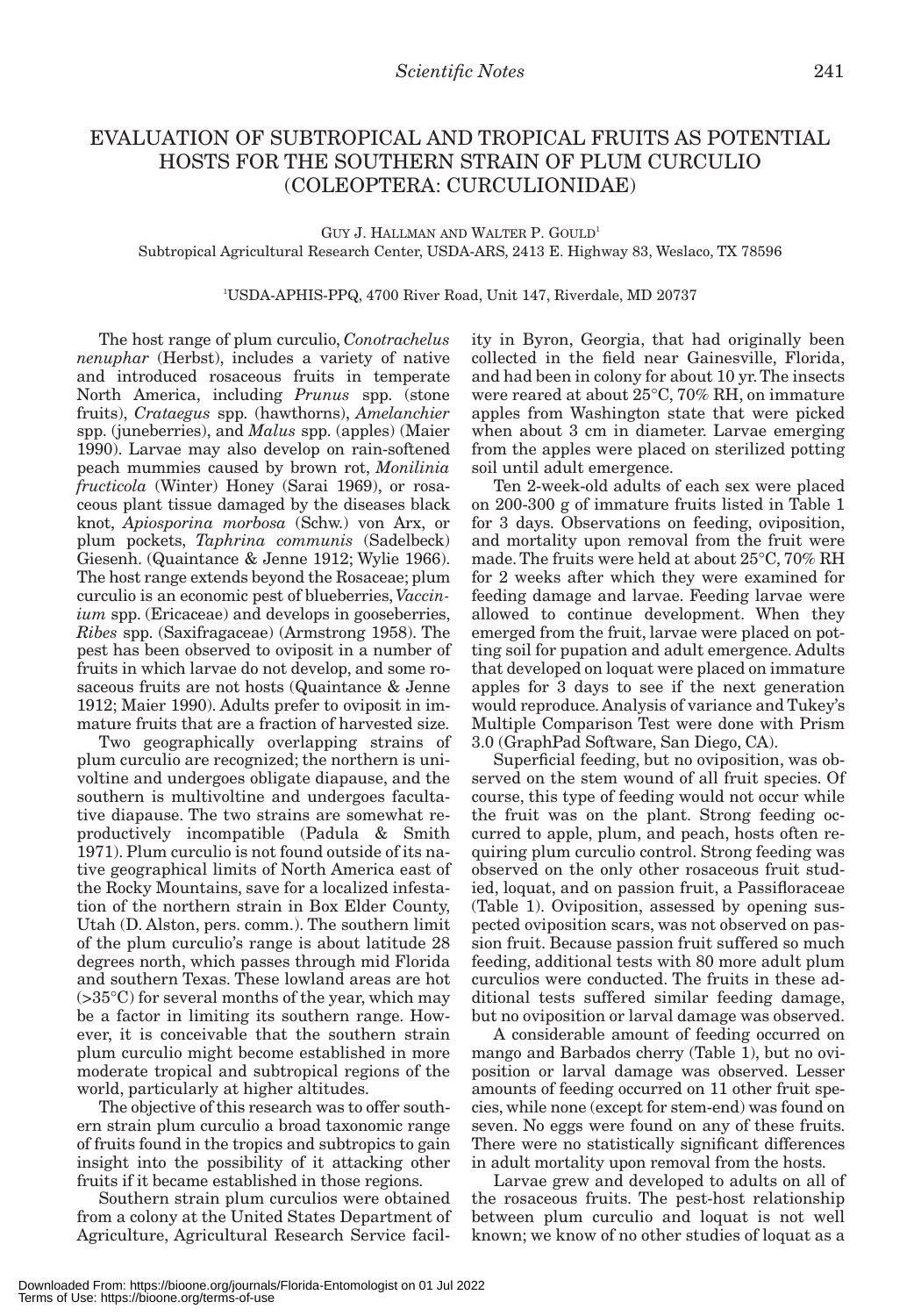|                                                      | Common name      | Source <sup>a</sup><br>no. replicates | Fruit            |                      |                    |                                                      |
|------------------------------------------------------|------------------|---------------------------------------|------------------|----------------------|--------------------|------------------------------------------------------|
| Fruit (Family)                                       |                  |                                       | Weight<br>g(SEM) | Diameter<br>cm (SEM) | $\text{Feeding}^b$ | Mortality <sup>c</sup><br>upon removal<br>$\%$ (SEM) |
| Mangifera indica L. (Anacardiaceae)                  | Mango            | F <sub>3</sub>                        | 144(33)          | 5.6(0.7)             | much               | 1.7(1.7)                                             |
| Spondias purpurea L. (Anacardiaceae)                 | Red mombin       | F3                                    | 8.3(1.1)         | 2.2(0.12)            | some               | 3.3(1.7)                                             |
| Annona squamosa L (Annonaceae)                       | Sugar apple      | F3                                    | 39.6(21.8)       | 4.0(0.9)             | none               | 1.7(1.7)                                             |
| Cordia boissieri A. DC. (Boraginaceae)               | Texas olive      | T <sub>4</sub>                        | 5.0(3.1)         | 2.1(0.39)            | some               | $\mathbf{0}$                                         |
| <i>Ehretia anacua</i> (T.&B.) Johnst. (Boraginaceae) | Sandpaper tree   | T2                                    | 0.4(0.09)        | 0.86(0.1)            | little             | $\theta$                                             |
| Carica papaya L. (Caricaceae)                        | Papaya           | T <sub>4</sub>                        | 31.3(18.8)       | 3.6(0.6)             | v. little          | 7.5(3.2)                                             |
| Diospyros digyna Jacq. (Ebanaceae)                   | Black sapote     | F3                                    | 60(42)           | 4.9(1.6)             | none               | $\theta$                                             |
| Persea americana Miller (Lauraceae)                  | Avocado          | F4                                    | 52.2(32.7)       | 4.0(0.95)            | none               | 2.5(1.4)                                             |
| Malpighia glabra L. (Malpighiaceae)                  | Barbados cherry  | F4                                    | 1.2(0.67)        | 1.3(0.27)            | much               | $\Omega$                                             |
| Eugenia uniflora L. (Myrtaceae)                      | Surinam cherry   | F3                                    | 0.66(0.27)       | 1.1(0.17)            | some               | 3.3(3.3)                                             |
| Psidium guajava L. (Myrtaceae)                       | Guava            | T <sub>4</sub>                        | 22.9(5.0)        | 3.2(0.2)             | v. little          | 5.0(2.0)                                             |
| Syzygium jambos Alston. (Myrtaceae)                  | Rose apple       | T3                                    | 9.6(2.7)         | 2.6(0.3)             | v. little          | 5.0(5.0)                                             |
| Averrhoa carambola L. (Oxalidaceae)                  | Carambola        | F3                                    | 6.8(6.3)         | 2.4(1.1)             | none               | 2.5(2.5)                                             |
| Livistona chinensis (Jacq.) R. Br. ex Mart. (Palmae) | Chinese fan palm | T <sub>4</sub>                        | 1.6(0.3)         | 1.2(0.09)            | v. little          | 2.5(1.4)                                             |
| Passiflora edulis Sims. (Passifloraceae)             | Passion fruit    | T <sub>4</sub>                        | 46.5(9.8)        | 4.8(0.3)             | strong             | 5.0(2.0)                                             |
| Eriobotrya japonica Lindl. (Rosaceae)                | Loquat           | T <sub>4</sub>                        | 8.9(1.9)         | 2.4(0.14)            | strong             | 1.3(1.3)                                             |
| Malus domestica Borkhausen (Rosaceae)                | Apple            | W <sub>4</sub>                        | 12.9(1.9)        | 2.8(0.3)             | strong             | 2.5(1.4)                                             |
| Prunus domestica L. (Rosaceae)                       | Plum             | V <sub>4</sub>                        | 9.6(1.9)         | 2.3(0.2)             | strong             | 13.8(2.4)                                            |
| P. persica (L.) Batch (Rosaceae)                     | Peach            | V <sub>2</sub>                        | 20.5(4.4)        | 3.1(0.2)             | strong             | 10.0(0)                                              |
| Casimiroa edulis Llave & Lex. (Rutaceae)             | White sapote     | F3                                    | 31.2(11.3)       | 3.7(0.5)             | some               | 3.3(1.7)                                             |
| Citrus sinensis (L.) Osbeck (Rutaceae)               | Orange           | T <sub>4</sub>                        | 34.5(15.3)       | 4.0(0.6)             | none               | 11.3(9.7)                                            |
| Litchi chinensis Sonn. (Sapindaceae)                 | Lychee           | F <sub>3</sub>                        | 10.9(2.5)        | 2.5(0.15)            | none               | 3.3(1.7)                                             |
| Pouteria campechiana Baehni. (Sapotaceae)            | Canistel         | F3                                    | 171(63)          | 6.8(1.0)             | some               | 3.3(1.7)                                             |
| P. sapota (Jacq.) HE Moore & Stearn (Sapotaceae)     | Mamey sapote     | F3                                    | 202(285)         | 5.7(2.8)             | none               | 6.7(3.3)                                             |
| Solanum pseudocapsicum L. (Solanaceae)               | Jerusalem cherry | T <sub>4</sub>                        | 0.36(0.09)       | 0.9(0.08)            | v. little          | 5.0(5.0)                                             |

TABLE 1. FRUITS OFFERED TO PLUM CURCULIO AND MORTALITY OF ADULTS UPON REMOVAL

<sup>a</sup>Source: F, USDA-ARS Subtropical Horticulture Research Station, Miami, Fla.; T, USDA-ARS Subtropical Agricultural research Center, Weslaco, Tex., except for loquat, which was from nearby McAllen, Tex.; V, USDA-ARS Appalachian Fruit Research Station, Kearneysville, W. Vir.; W, USDA-ARS Yakima Agricultural Research Laboratory, Wapato, Wash.

*b* Feeding: descriptive classes in descending order of damage: strong (typical damage to known good hosts), much (considerable damage, but noticeably less than strong), some (noticeable, but limited, feeding on a few of the fruits), little (damage less than some), v. little (small and very few feeding holes on peel), none (only some superficial feeding on stem end wound).  $c^{\text{c}}$ Mortality:  $P = 0.30, F = 1.179, df = 24, 59$  (no significant differences).

**June 2004**